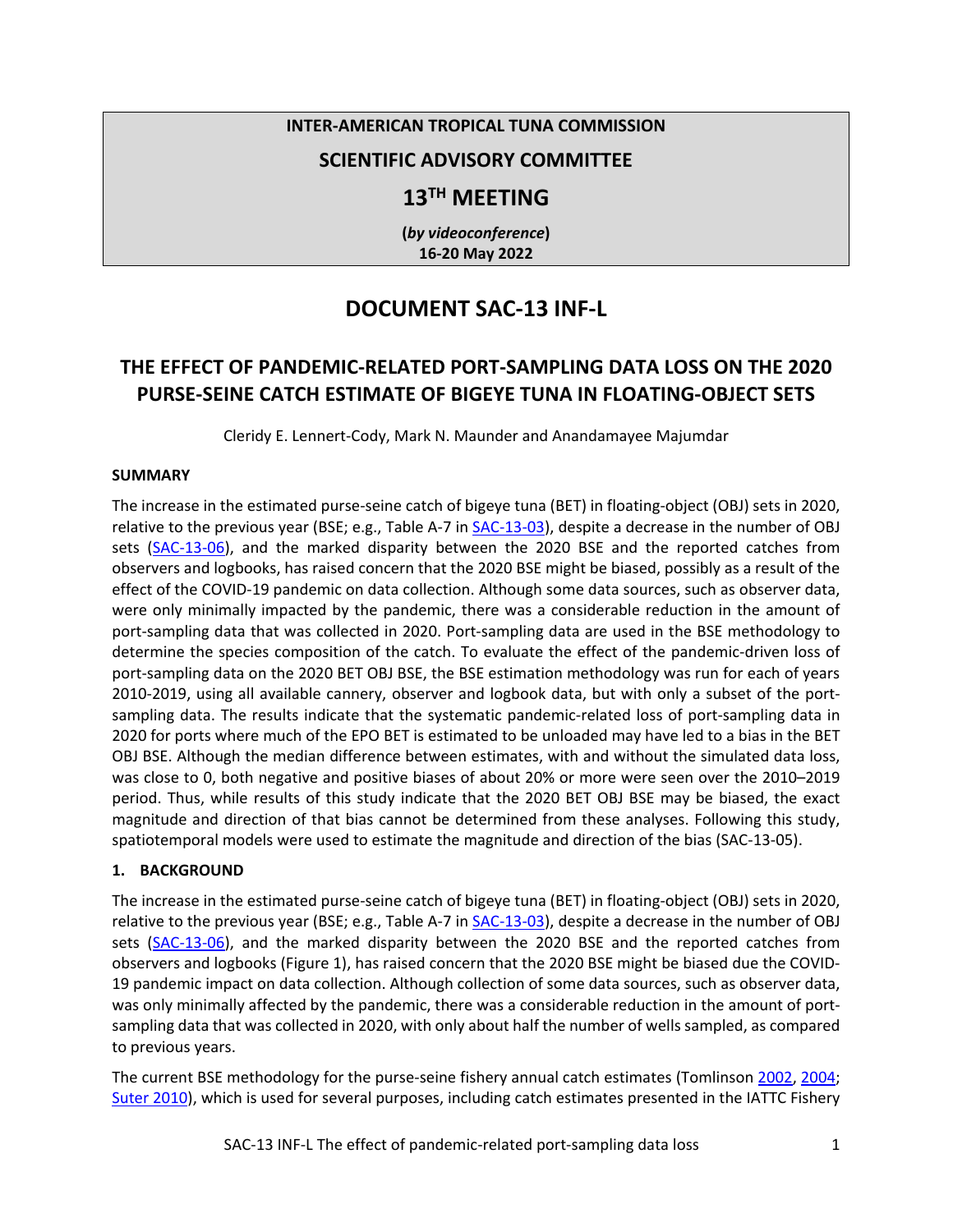Status Reports and in the stock assessments, uses port-sampling data to determine the species composition. Estimation is by 'stratum', within a year, where strata are defined by: area, month, purseseine set type and vessel size class category (Classes 1-5; Class 6). For the BSE estimates presented in th[e IATTC Fishery Status Reports,](https://www.iattc.org/FisheryStatusReportsENG.htm) the estimation is based on the 13 sampling areas that are also used in the collection of the port-sampling data (Figure 2 (a)), yielding a total of 780 possible strata (=  $13 \times 12 \times$ 5; small vessels are not allowed to make sets on tunas associated with dolphins). On average, only about 64% of these 780 strata had catch in any given year during 2010-2019. However, many of the strata with catch had no port-sampling data; on average, about 73% of the strata with catch, representing 24% of the total annual fleet catch, had no corresponding port-sampling data. Individually, most of these strata have proportionally little catch, and thus the catch may not have been sampled because the port-sampling is opportunistic; i.e., the protocol does not specify a certain number of samples per stratum, and the strata that will have catch in any given year are not known in advance. In addition, the catch of these strata may not have been sampled because: a) unloading took place in ports where portsampling is not conducted; and, b) the wells containing the catch may have also contained catch from other strata and hence were not sampled (mixed-stratum wells are not sampled by the port-sampling program). To address this problem in the BSE methodology, port-sampling data from 'neighboring' strata are used to estimate the species composition of catch of strata with no port-sampling data. The normally low level of port-sampling coverage that results in this need for 'substitution' in the BSE methodology is made more problematic when large gaps in data collection occur, such as happened in 2020 as a result of the pandemic. This is because: 1) more strata will have no port-sampling data and thus require substitution; and, 2) the neighboring strata that must be used as substitutes may not be optimal (i.e. their catch composition could be quite different from the stratum with missing portsampling data). In 2020, 82% of the strata with catch, corresponding to 49% of the fleet catch of tropical tunas, did not have corresponding port-sampling data.

Identifying specific effects of the pandemic on port-sampling data collection that would be expected to significantly affect the BSE is complicated by the fact that port-sampling data collection is opportunistic, and thus there are no predetermined sample sizes by area, month, set type or vessel size class category. Both overall lower sample sizes across all strata, as well as systematic undersampling of specific strata, could be problematic for the catch estimation methodology because both will affect the distribution of strata without port-sampling data, and the port-sampling data availability in 'neighboring' strata. Given the spatial differences in species composition of the catch in OBJ sets (Lopez *et al*[. 2019\)](https://www.iattc.org/Meetings/Meetings2019/SAC-10/INF/_English/SAC-10-INF-D_Bigeye%20tuna%20Dynamic%20Ocean%20Management.pdf), the seasonal variability in the distribution of fishing activity within the eastern Pacific Ocean (EPO) (e.g., [Lopez](https://www.iattc.org/Meetings/Meetings2021/FAD-05a/Docs/_English/FAD-05a-INF-A_Floating%20object%20fishery%20indicators%20a%202019%20report.pdf) *et al*. [2021\)](https://www.iattc.org/Meetings/Meetings2021/FAD-05a/Docs/_English/FAD-05a-INF-A_Floating%20object%20fishery%20indicators%20a%202019%20report.pdf) and the fact that fleet segments tend to unload catch in specific ports, it is assumed that systematic temporal gaps in data collection at some ports may be more problematic than lower overall sampling through time in all ports.

This document presents the results of a study to evaluate the impact of the pandemic on the BSE estimation for BET in OBJ sets. The study involved constructing reduced port-sampling data sets for each of years 2010–2019 to mimic data losses that occurred in 2020, and then comparing the BSEs computed on these reduced data sets to the actual BSEs obtained from the complete data sets. Implications for interpretation of the 2020 BET OBJ BSE are discussed.

#### **2. DATA AND METHODS**

Cannery, observer, logbook and port-sampling data from IATTC Class 1-6 vessel trips for 2010 to 2020 were used in this study. In the BSE methodology (Tomlinson 2002, 2004; Suter 2010; overview provided i[n BET-02-06\)](https://www.iattc.org/Meetings/Meetings2019/BET-02/Docs/_English/BET-02-06_Summary%20of%20purse%20seine%20data%20for%20bigeye%20tuna%20in%20the%20eastern%20Pacific%20Ocean.pdf), cannery, observer and logbook data are used to estimate the total annual purse-seine fleet catch of tropical tunas (yellowfin + bigeye + skipjack) by stratum, and the port-sampling data are used to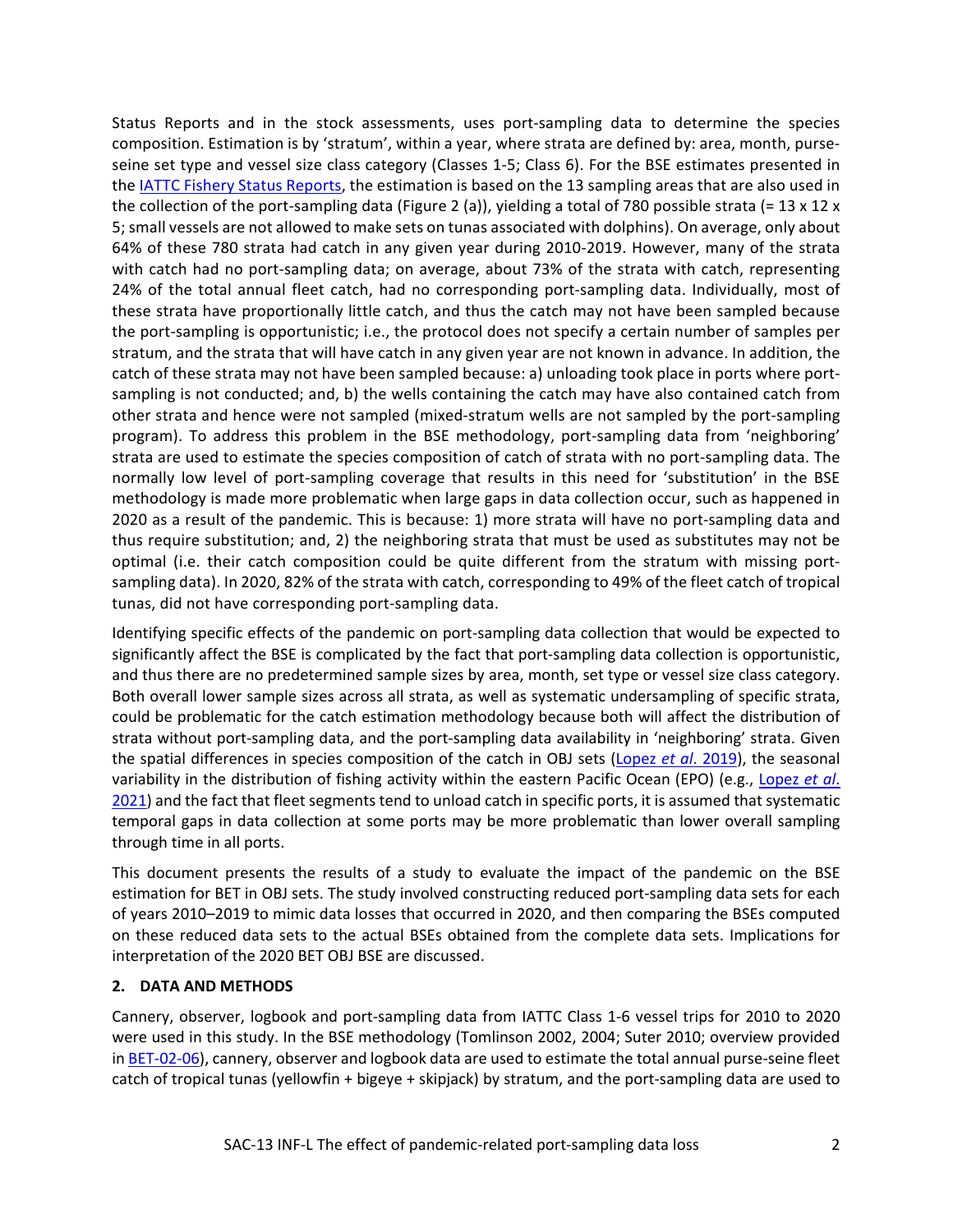estimate the species composition of the catch within each stratum. The BSE methodology can be summarized by the following three steps:

- 1) Obtain the total annual purse-seine fleet catch of tropical tunas. This total is based on catches from: cannery data, observer data (if no cannery data for a trip are available), logbook data (if no cannery or observer data are available for a trip), and finally observer at-sea reports if no other data for the trip are available and the trip carried an observer.
- 2) Distribute the fleet total from (1) to strata (area x month x purse-seine set type x vessel size class category), using the proportion of total tropical tuna catch in each stratum (proportions computed from the combination of observer and logbook data (i.e., from the IATTC Catch and Effort (CAE) database).
- 3) For each stratum, distribute the catch from (2) to species and size (1 cm length bins), using estimates of the species and size composition of the catch from the port-sampling data. Because there are always strata with catch but no port-sampling data, species and size composition in some strata are based on port-sampling data from 'neighboring' strata. The 'best' neighboring stratum to a stratum without port-sampling data is determined by a series of hierarchical rules. In general, priority is given to set type – which means that to the extent possible, the 'neighbor' stratum should have the same set type. Then priority is given to area or month, depending on the computer program being used (see below), and finally vessel size class category. For example, a stratum that has catch from OBJ sets in area 7, month 3, and Class-6 vessels would be considered 'closer' to a stratum with catch from OBJ sets in the area 7 and month 3 but from Class 1-5 vessels than to a stratum with catch from OBJ sets in area 3 and month 3 and Class-6 vessels.

There are two computer programs that have been used in recent years to generate BSEs, both of which implement the BSE equations of Tomlinson (2002, 2004), but have somewhat different substitution rules and stratum definitions. The first computer program is used to generate the BSE values that are presented in the IATTC Fishery Status Reports (e.g., Table A-7). This program uses the 13 sampling areas (Figure 2 (a)) for the spatial component of the stratum definitions. It is inflexible with respect to changing spatial strata and data sources. Hereafter, for simplicity, this program will be referred to as the "BSE program". The second computer program, which was developed as part of the transition to spatial stock assessments at IATTC, allows for different spatial stratifications and/or different data sources to be used to compute BSEs. This computer program was used to compute the BSE values for the most recent BET assessment; the spatial stratification was derived from the BET stock assessment fishery definitions (Figure 2 (b)). Hereafter, this program will be referred to as the "SA program", although it can be run with any spatial stratification that is defined using 5° areas, including the 13 sampling areas. The SA program also differs from the BSE program in the definitions of some of the substitution rules that are used to identify 'neighboring' strata. It puts a priority on preserving area when identifying a substitute stratum, whereas the BSE program puts a priority on preserving month when searching for a substitute stratum. The SA program was used in this study to generate various time series of BSEs, which are described below.

To evaluate the effect of the pandemic on the 2020 BET OBJ BSE, the SA program was run for each of years 2010-2019, using all available cannery, observer and logbook data, but with only a subset of the port-sampling data. In principle, the subset of port-sampling data used would be based on a determination of which strata were significantly impacted by the pandemic. However, identification of such strata is made problematic by the inherent variability in sampling that occurs as a result of opportunistic data collection in the presence of variable fishing effort in space and time within the EPO. Therefore, in this analysis the effect of the pandemic on data collection was identified at the level of ports of unloading. Specifically, at the main ports of unloading, the monthly proportions of trips unloading that were sampled by the port-sampling program in 2010-2019 were compared to the same for 2020. Months with no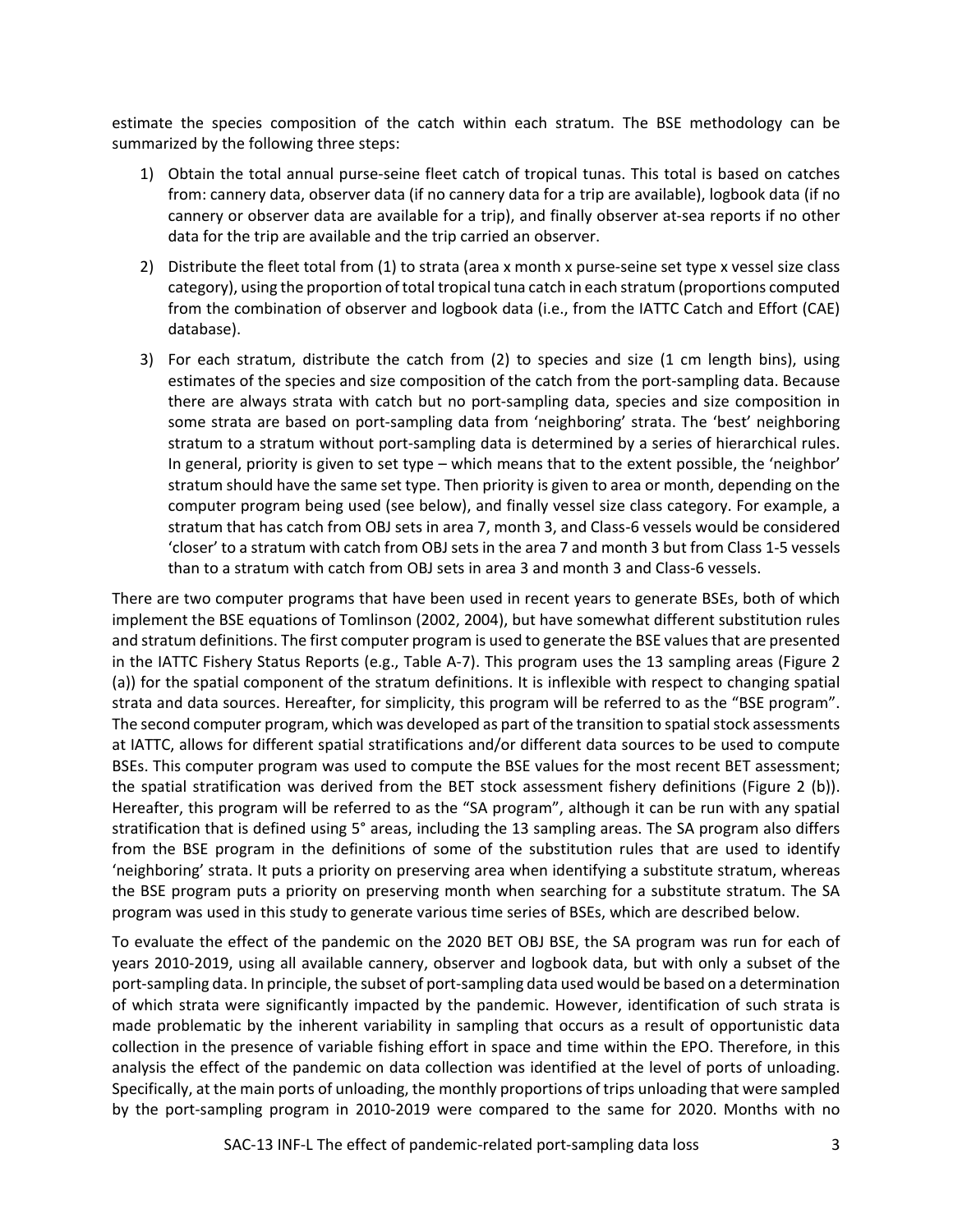unloadings sampled in 2020, but for which a non-zero proportion of unloadings were sampled in each of the previous 10 years, were considered to be impacted by the pandemic, and all port-sampling data collected from trips arriving in those months were excluded to produce a reduced port-sampling data set.

For each year, two different spatial stratifications were used to define strata when implementing the BSE methodology. The first spatial stratification was the 13 sampling areas (Figure 2 (a)), which will be referred to as the "BSE strata", and the second was the spatial stratification derived from the BET stock assessment fishery definitions (Figure 2 (b)), which will be referred to as the "SA strata". The use of the two different spatial stratifications allows the effects of several factors on the BSE methodology to be quantified: 1) different substitution rules, by comparison of estimates from the SA program with the BSE strata to estimates from the BSE program; 2) different spatial strata, with the same and different substitution rules, by comparison of estimates from the SA program with BSE strata to those from the SA program with SA strata, and comparison of estimates from the SA program with BSE strata to those from the BSE program; and, 3) the effect of pandemic data loss, by comparison of the SA program estimates, with and without the reduced port-sampling data, using the BSE strata and the SA strata.

## **3. RESULTS**

## **3.1. Simulating the pandemic-related port-sampling data loss**

The cumulative proportion of fleet unloadings by port for 2010–2020 shows that most of the unloadings in recent years have occurred in only a relative small number of ports (Figure 3). For example, the first 5 ports with the most unloadings accounted for 79.5% of all unloadings over the 11 year period. To look at the affect of the pandemic on port-sampling data collection, 6 ports were selected: Manta, Posorja, Mazatlan, Guayaquil, Manzanillo and Cartagena. These 6 ports represented about 82% of trips that unloaded during 2010–2020 (Figure 3) and about 97% of all well samples collected by the port-sampling program during 2010–2020 (port-sampling is not conducted in all ports of unloading for logistical reasons). Of the 51 ports where unloading occurred in 2010-2020, these 6 ports were the only ports where the proportion of trips *not* sampled in 2020 exceeded the maximum proportion of trips *not* sampled in the previous 3 years (2017 – 2019), even though the number of trips unloading in 2020 in these 6 ports was relatively similar to that in previous years (Figure 4).

The level of port-sampling varied among months and years within each of these 6 ports. The effect of the pandemic on port-sampling data collection is most evident in Manta (Figure 5). In clear contrast to the level of monthly sampling in 2010-2019, no unloadings were sampled in Manta in 2020 for trips arriving between April and December. In Posorja, the pandemic appears to have led to no sampling of unloadings for trips arriving in April and May of 2020, and possibly in April of 2020 in Mazatlan. For the other 3 ports (Guayaquil, Manzanillo, Cartagena), the effect of the pandemic is less clear, given the high degree of variability in sampling among months and years during 2010-2019. Manta and Posorja are the two ports at which most of the BET catch, as reported by observers and in logbooks, was unloaded (Figure 6). Given this, to evaluate the affect of the pandemic on the 2020 BET OBJ BSE, the BSE methodology was run for each of years 2010–2019, excluding the port-sampling data from unloadings of trips that arrived to port in April through December in Manta, April through May in Posorja and April in Mazatlan.

## **3.2. Effect of port-sampling data loss on the BSE methodology**

The effect of the simulated port-sampling data loss in 2010–2019 on the BET OBJ BSE was about a doubling of the range of differences in estimates that resulted from the use of complete data sets but different strata and substitution rules (Figures 7-8). The three BSE series based on all available data, the BSE program estimates, the SA program estimates based on BSE strata and the SA program estimates based on SA strata, were reasonably similar in most years (Figure 7). Differences in substitution rules led to about a 5-10% difference in the estimates (Figure 8(a)) and differences in both spatial stratifications and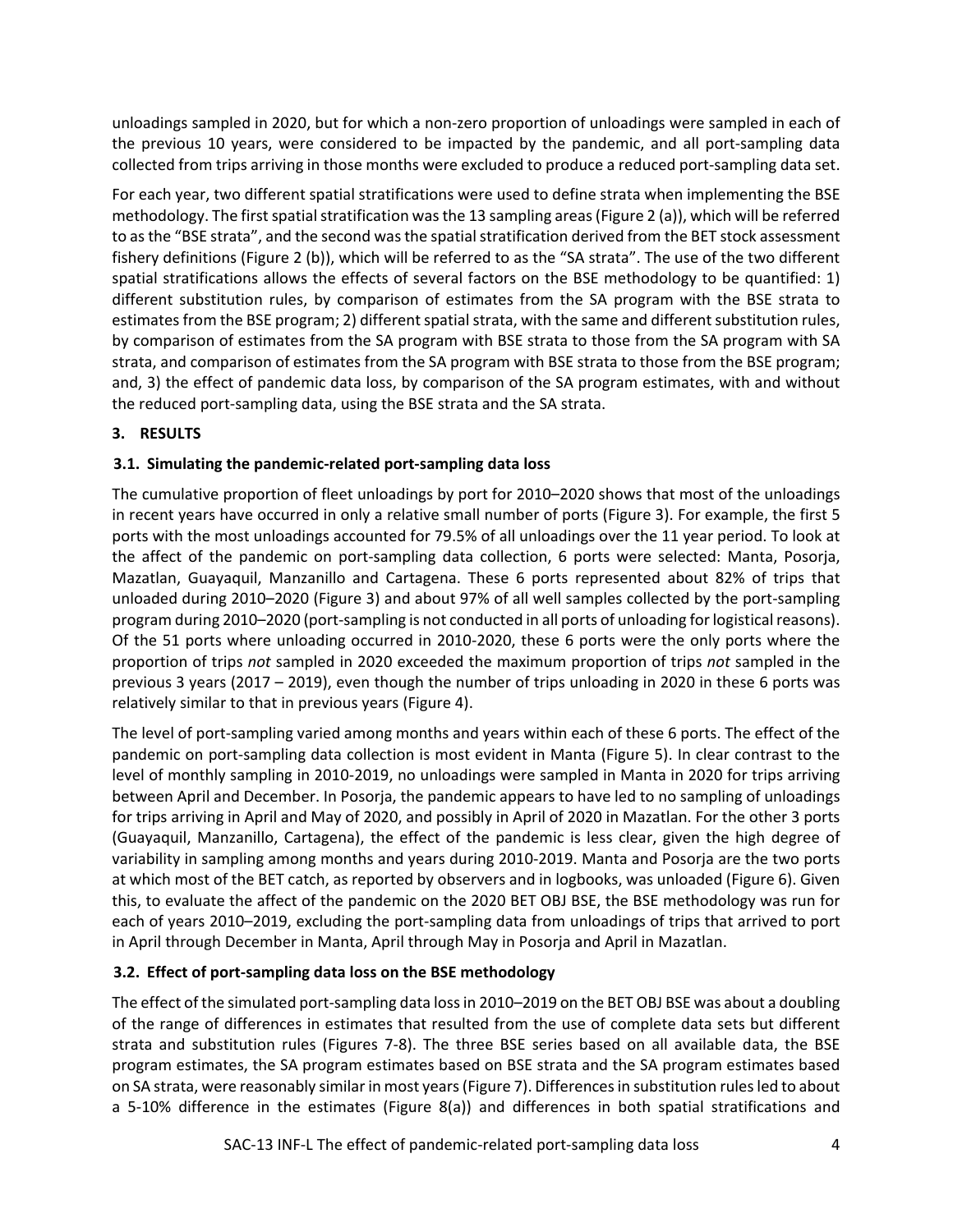substitution rules led to a 10% difference in the estimates (Figure 8 (b)). The simulated pandemic data loss led to small differences in estimates in some years (e.g., 2013, 2017, 2018) but large differences in the estimates in other years (e.g., 2011, 2014  $-$  2016) (Figure 7). The effect ranged from an underestimation of as much as about 25% to an overestimation of as much as about 30%, depending on the spatial stratification used (Figure 8 (c)-(d)).

#### **4. DISCUSSION**

In these analyses it has been assumed that the underlying processes affecting catch composition, such as operational characteristics and distribution of tuna abundance in space and time, were either similar from year to year or had lesser impact on the BSE as compared to the loss of port-sampling data. It is possible that the range of differences seen in the estimates (Figure 7, Figure 8 (c)-(d)) reflect an interaction between changes in processes from one year to the next, as well as simulated data loss. Separating these two types of effects is problematic because the true catch composition is not known and a good measure of error for the BSE is not available and would be difficult to compute given aspects of the methodology whose effects cannot be quantified, such as the asumption that the species and size composition of mixedstratum wells is similar to that in single stratum wells, and the effect of substitution rules.

The work conducted in this study has highlighted the importance of reviewing, and possibly revising, the current port-sampling data collection protocol, as well as the BSE catch estimation methodology. In the case of the port-sampling data collection, transitioning to a systematic sampling protocol for vessels and establishing a formal protocol for wells to be sampled would remove the opportunistic nature of the data collection, allowing for development of a potentially improved estimation methodology and error estimation. In the case of estimation, transitioning to a methodology that takes maximum advantage of all available data sources for estimating species and size composition, rather than relying solely on portsampling data, could prove beneficial. Spatio-temporal modeling, such as the type of model used to estimate the magnitude and direction of the bias associated with the 2020 BSE (SAC-13-05), as well as spatio-temporal models for finer-scale, data would be useful to explore in the future for catch estimation.

#### **5. CONCLUSIONS**

The results presented in this study indicate that the systematic pandemic-related loss of port-sampling data in 2020 for ports where much of the EPO BET is estimated to be unloaded may have led to a bias in the BET OBJ BSE. Although the median difference between estimates, with and without the simulated data loss, was close to 0, both negative and positive biases of about 20% or more were seen over the 2010–2019 period.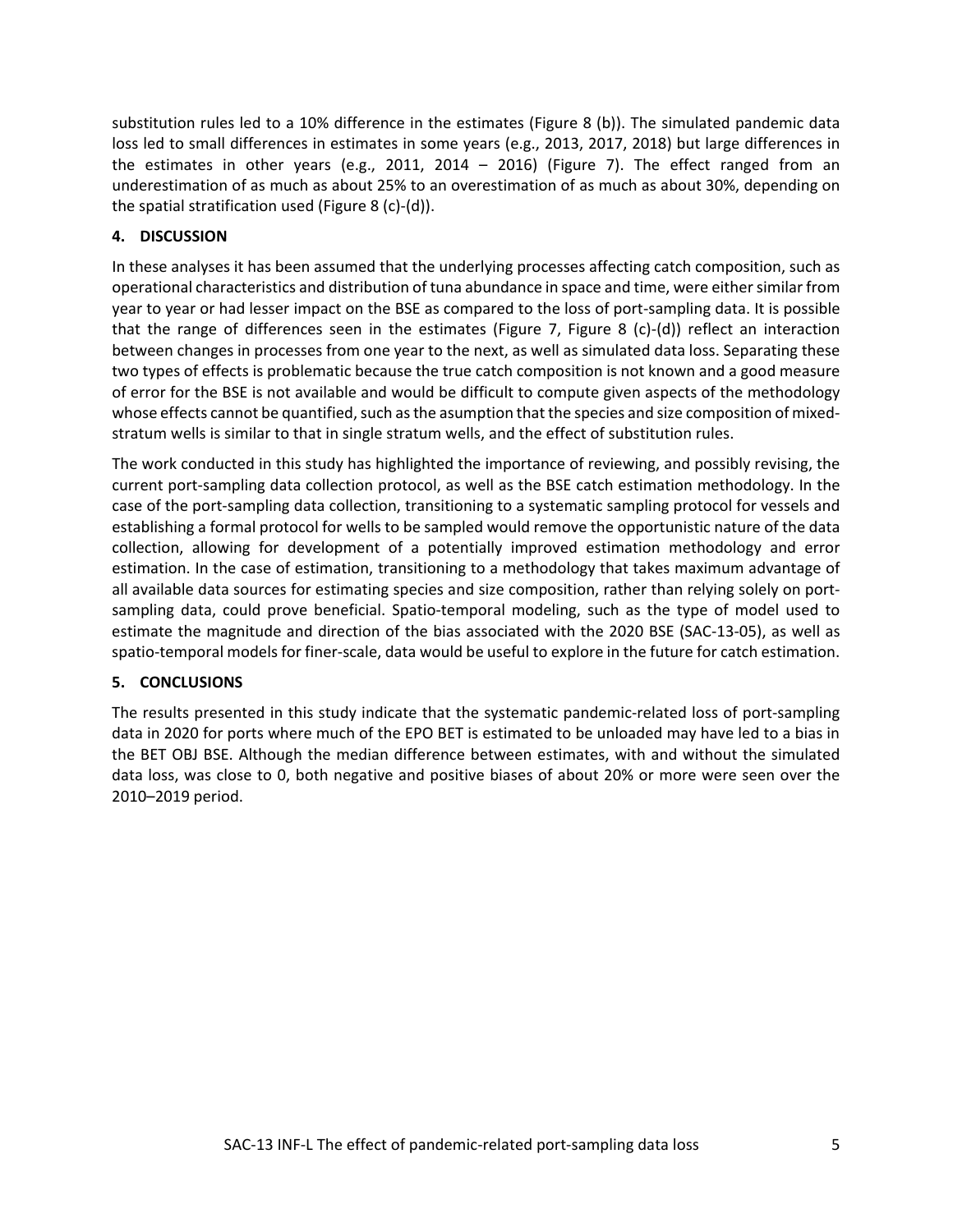

**FIGURE 1.** Estimates of BET catch in OBJ sets for 2000–2020 shown at the IATTC 97<sup>th</sup> Extraordinary meeting [\(https://www.iattc.org/Meetings/Meetings2021/IATTC-97/Docs/\\_English/IATTC-97-](https://www.iattc.org/Meetings/Meetings2021/IATTC-97/Docs/_English/IATTC-97-PRES_Staff%20responses%20to%20requests.pdf)

[PRES\\_Staff%20responses%20to%20requests.pdf\)](https://www.iattc.org/Meetings/Meetings2021/IATTC-97/Docs/_English/IATTC-97-PRES_Staff%20responses%20to%20requests.pdf). BSE: BET OBJ estimates shown in Table A-7 of the IATTC Fishery Status Report. CAE: sum of BET catches in OBJ sets reported by observers and in logbooks (the Catch and Effort database); uncorrected for coverage.

**FIGURA 1.** Estimaciones de la captura de BET en lances OBJ para 2000-2020 presentadas en la 97ª reunión extraordinaria de la CIAT [\(https://www.iattc.org/Meetings/Meetings2021/IATTC-](https://www.iattc.org/Meetings/Meetings2021/IATTC-97/Docs/_English/IATTC-97-PRES_Staff%20responses%20to%20requests.pdf)97/Docs/ English/IATTC-97-PRES\_Staff%20responses%20to%20requests.pdf). BSE: estimaciones de captura de BET de lances OBJ presentadas en la Tabla A-7 del Informe de la situación de la pesquería de la CIAT. CAE: suma de capturas de BET en lances OBJ reportadas por observadores y en bitácoras (la base de datos de captura y esfuerzo); no corregida por la cobertura.

.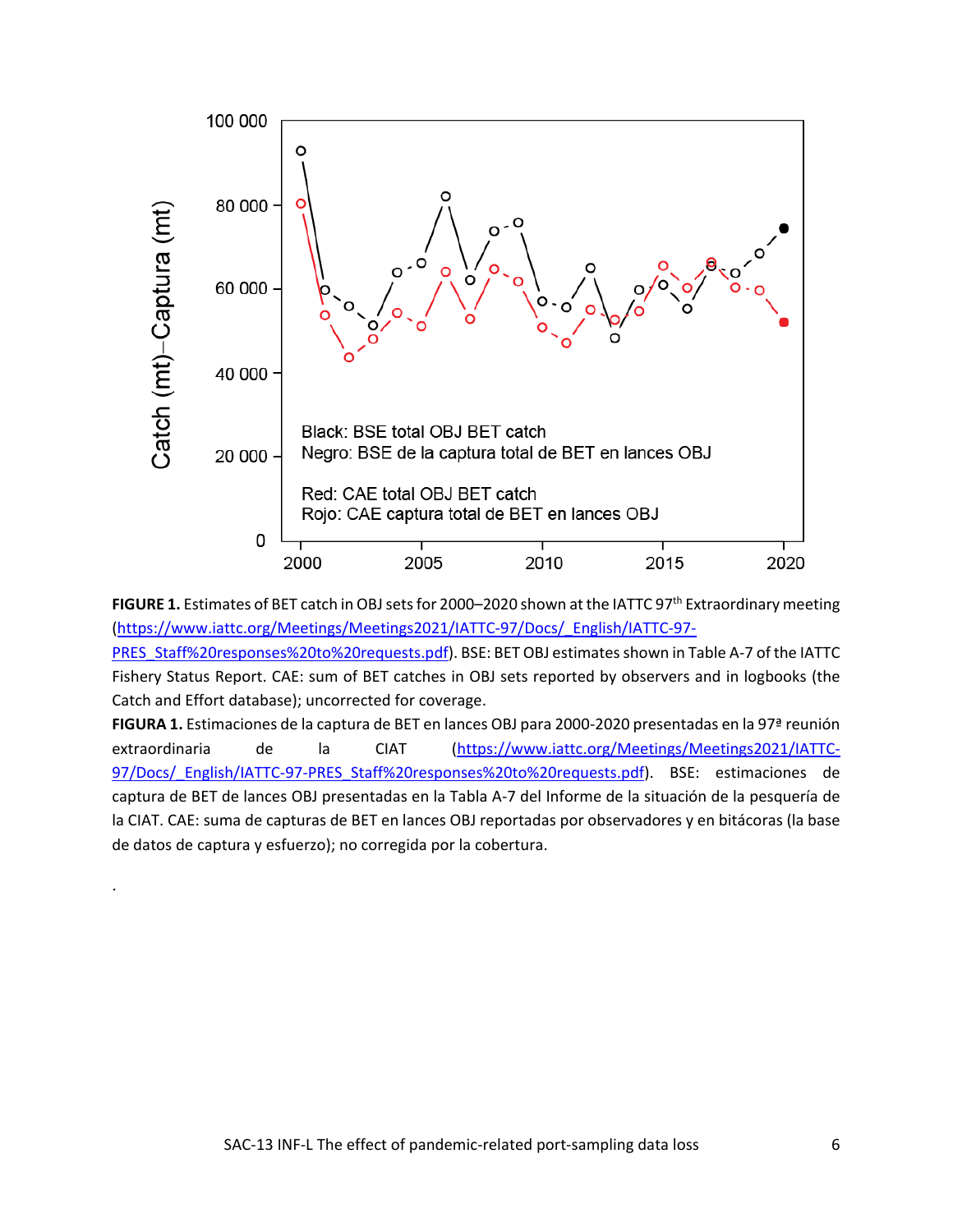

**FIGURE 2.** Sampling areas used for the BSE (a), and the BET stock assessment fishery definitions (b). **FIGURA 2.** Áreas de muestreo utilizadas para la BSE (a), y las definiciones de las pesquerías de la evaluación de la población de BET (b).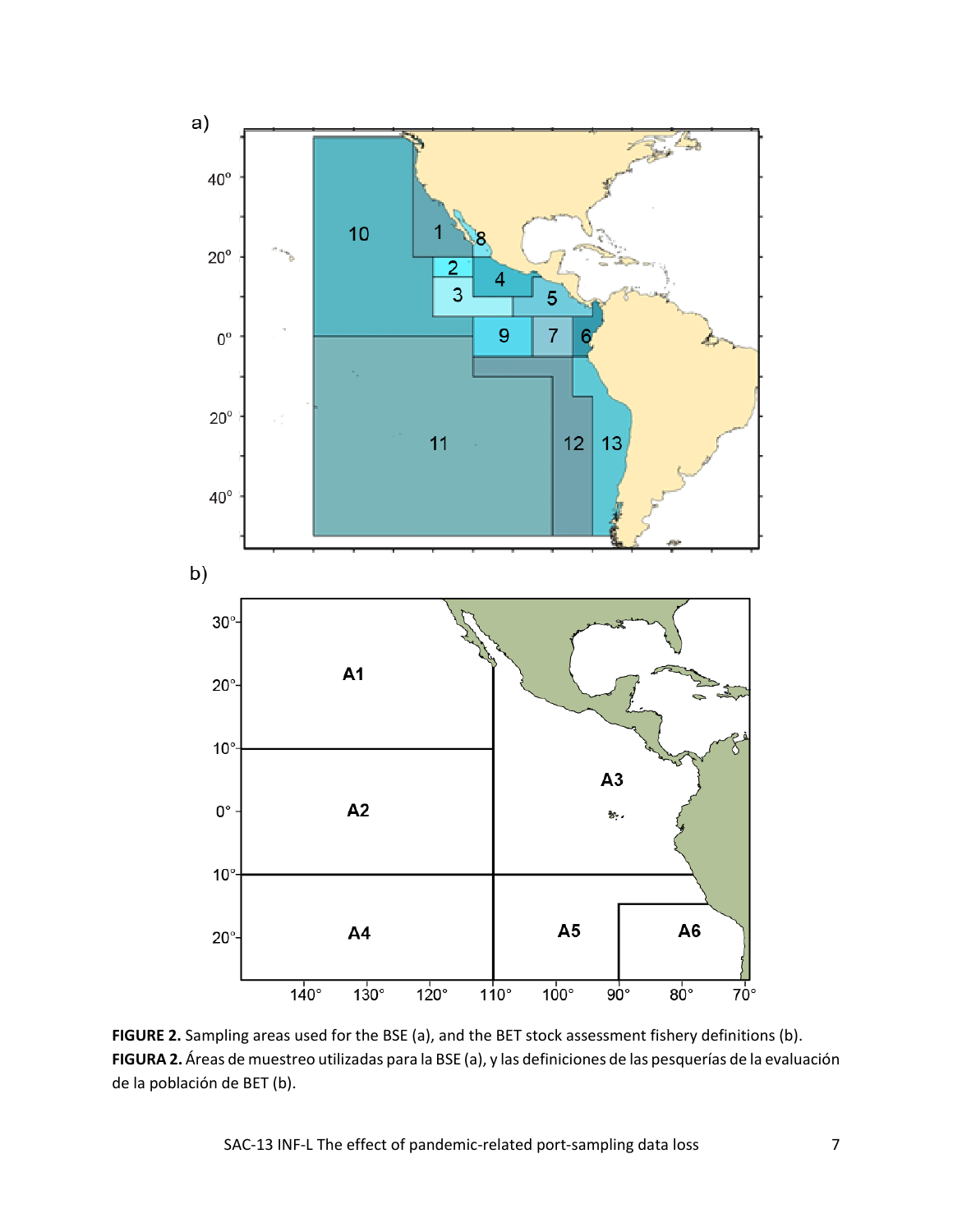

**FIGURE 3.** Cumulative proportion of trips that unloaded in each of the 51 ports during 2010–2020. **FIGURA 3.** Proporción acumulativa de viajes que descargaron en cada uno de los 51 puertos durante el periodo 2010-2020.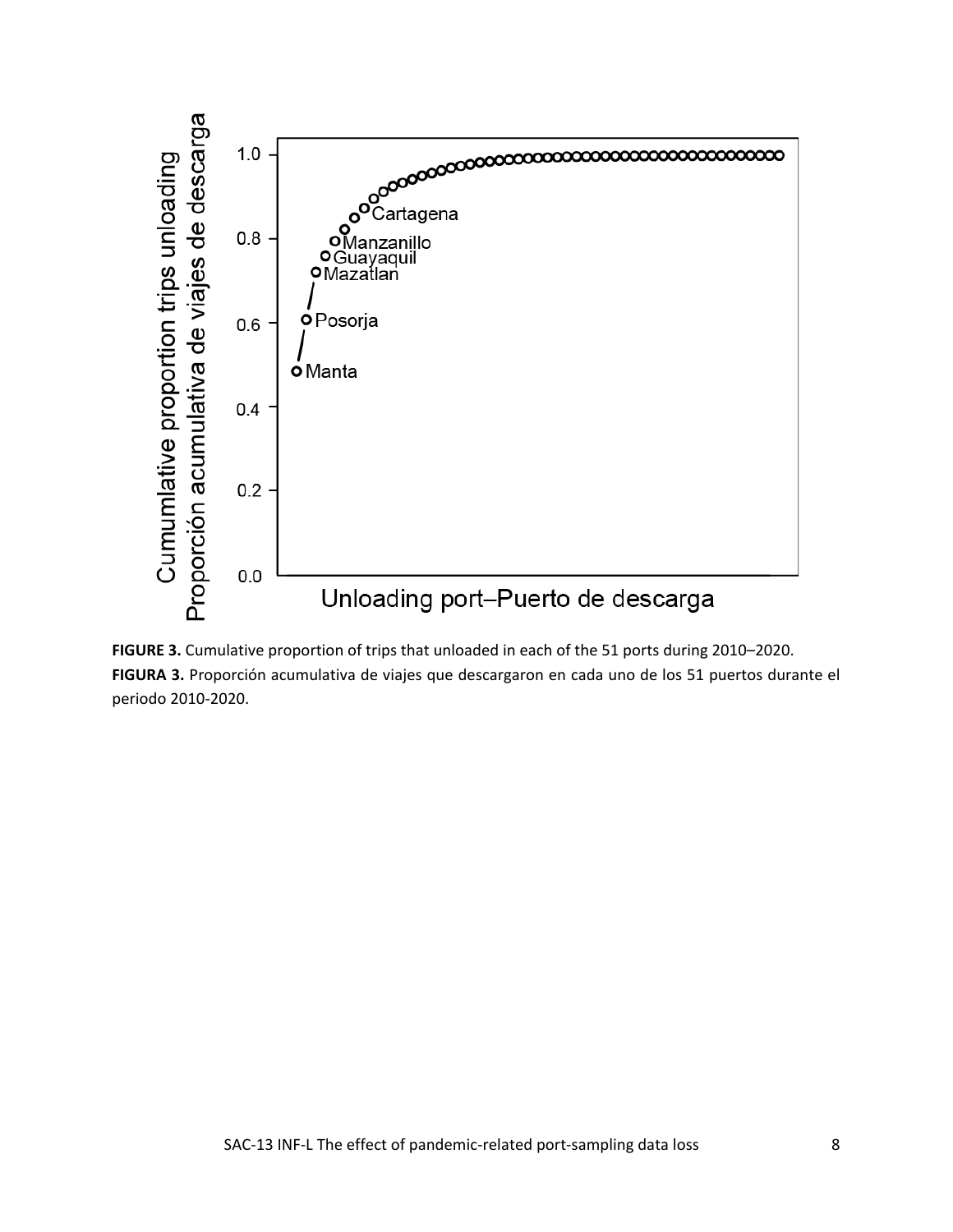

**FIGURE 4.** Top panel: proportion of unloadings (within a year), by port, for the 6 ports considered in this study. Bottom panel: annual proportion of trips *not*sampled, by port of unloading, for 2010–2020 in the 6 ports. **FIGURA 4.** Panel superior: proporción de descargas (en un año), por puerto, para los seis puertos considerados en este estudio. Panel inferior: proporción anual de viajes *no* muestreados, por puerto de descarga, para el periodo 2010-2020 en los seis puertos.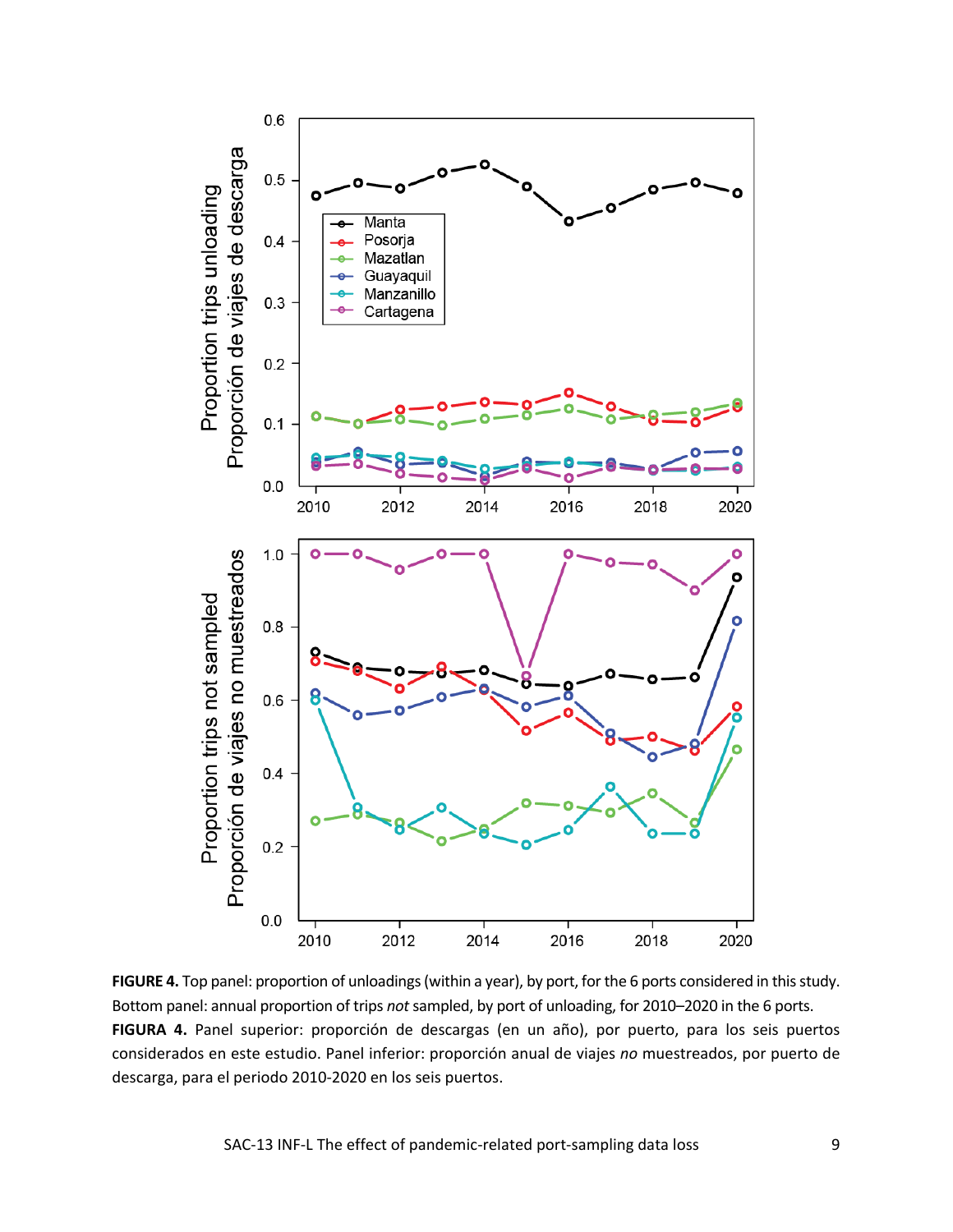

**FIGURE 5.** Proportion of wells sampled, by trip arrival month, for 2010–2020 in the 6 ports. Proportions sum to one within a year, by port.

**FIGURA 5.** Proporción de bodegas muestreadas, por mes de llegada del viaje, para el periodo 2010-2020 en los seis puertos. Las proporciones suman uno en un año, por puerto.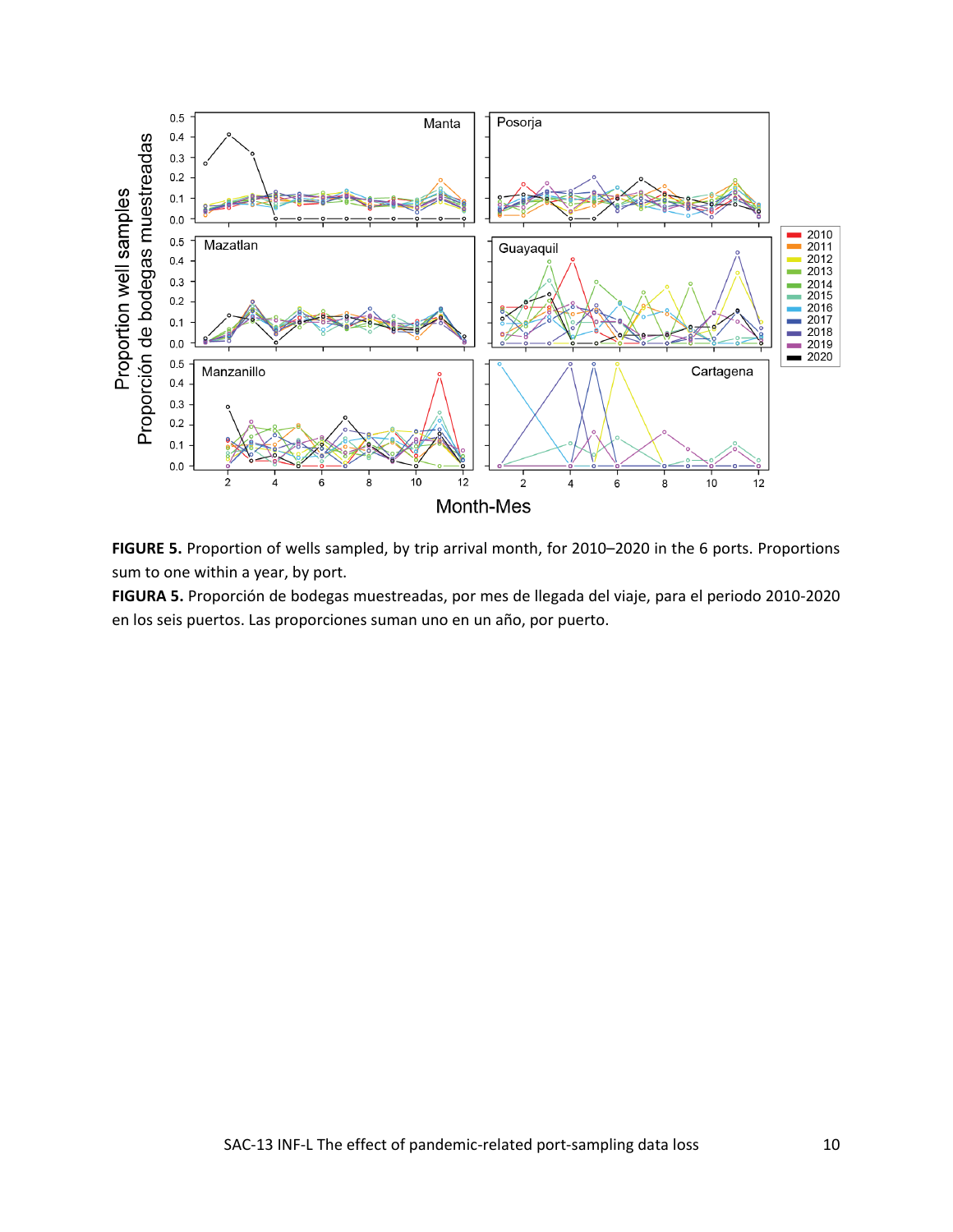

FIGURE 6. Percentage of BET catch in the CAE database (uncorrected for coverage), by year (x-axis) and port of unloading (y-axis), 2010–2020.

**FIGURA 6.** Porcentaje de captura de BET en la base de datos CAE (no corregido por la cobertura), por año (eje 'x') y puerto de descarga (eje 'y'), 2010-2020.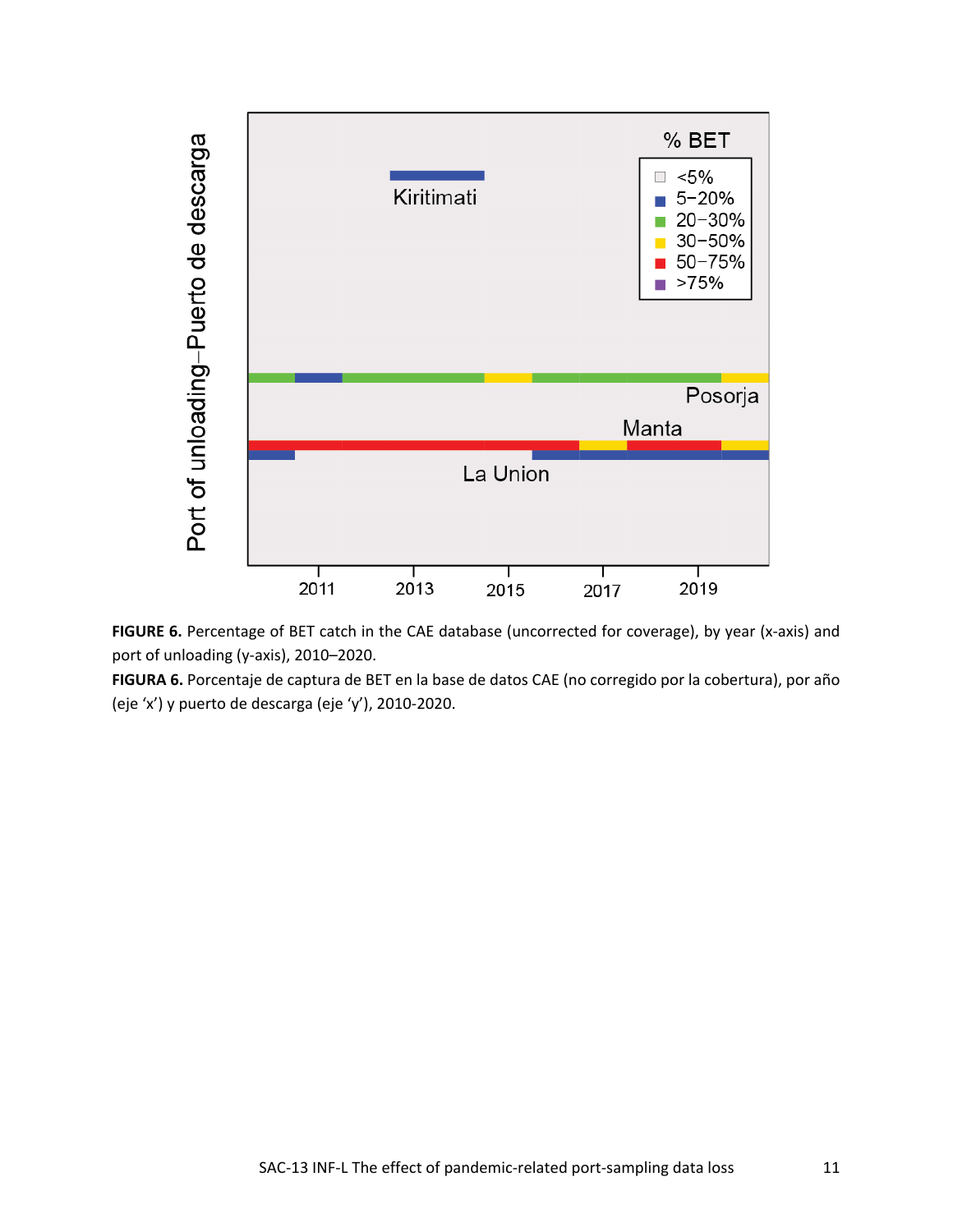



**FIGURA 7.** Estimaciones de captura de BET en lances OBJ para el periodo 2010-2020. Programa BSE: las BSE presentadas en la Tabla A-7 del [Informe de la situación de la pesquería 19 de la CIAT;](https://www.iattc.org/PDFFiles/FisheryStatusReports/_Spanish/No-19-2021_Pesquer%C3%ADa%20atunera,%20las%20poblaciones,%20y%20el%20ecosistema%20en%20el%20Oc%C3%A9ano%20Pac%C3%ADfico%20oriental%20en%202020.pdf) programa SA, estratos BSE: las BSE del programa SA utilizando los estratos BSE; CAE: resumen de la base de datos de captura y esfuerzo de la CIAT (no ajustado por la cobertura); programa SA, estratos SA: las BSE del programa SA utilizando los estratos SA; datos reducidos: el programa utilizó el conjunto de datos de muestreo en puerto reducidos (ver texto para más detalles).